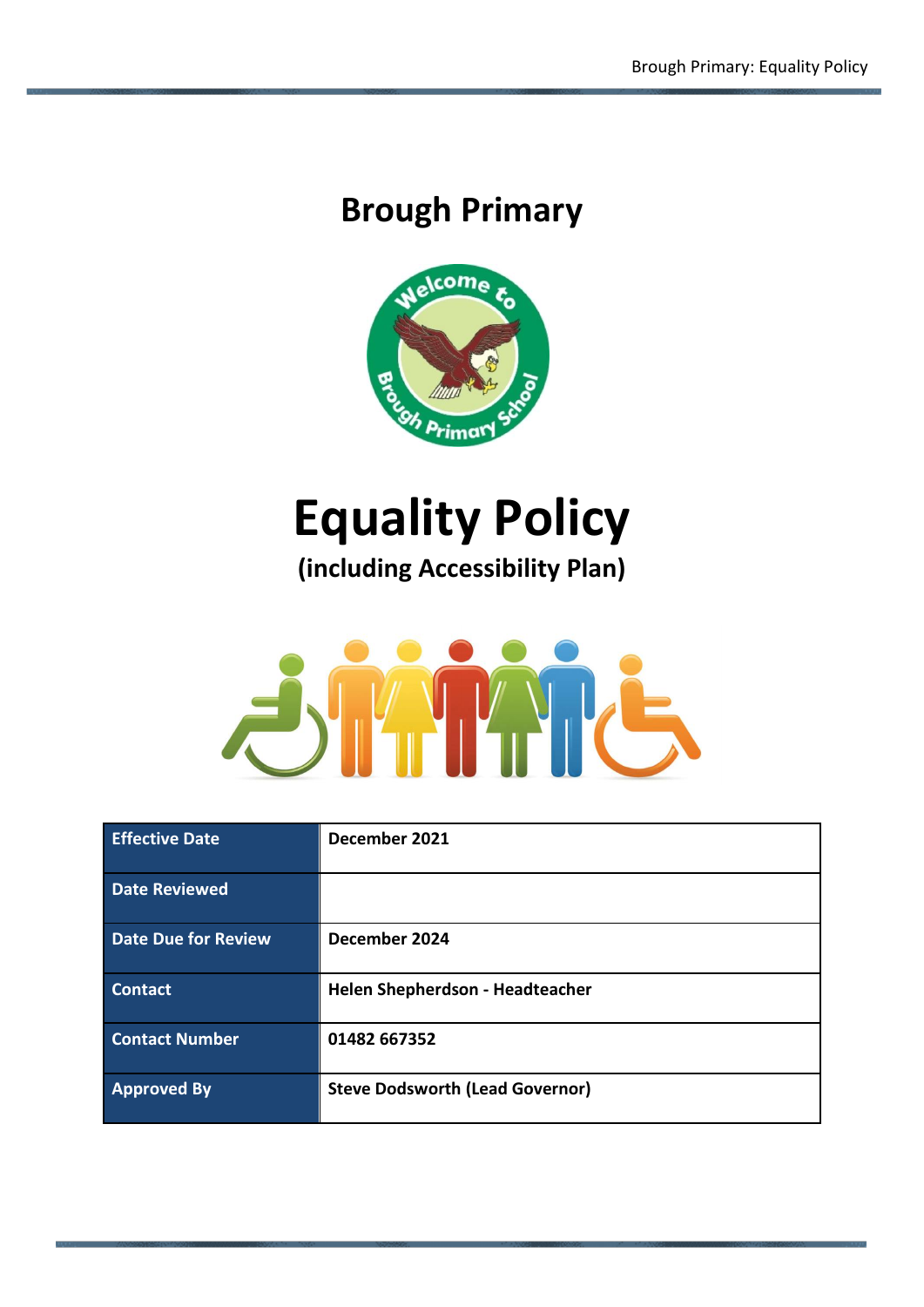# **Contents**

| <b>Our Vision</b>                                                                                     | $\overline{2}$ |
|-------------------------------------------------------------------------------------------------------|----------------|
| The Equality Act 2010                                                                                 |                |
| <b>Protected Characteristics</b>                                                                      | $\overline{2}$ |
| Definitions                                                                                           |                |
| <b>Reasonable Adjustments</b>                                                                         | 3              |
| <b>Accessibility Plan</b>                                                                             | 4              |
| The Public Sector Equality Duty                                                                       |                |
| The 'general' equality duty                                                                           | 4              |
| The 'specific duties'                                                                                 |                |
| <b>Equality Objectives</b>                                                                            | 5              |
| <b>Publishing Equality Information</b>                                                                | 6              |
| <b>School Responsibilities</b>                                                                        | $\overline{7}$ |
| <b>References</b>                                                                                     | 7              |
| Appendix 1: Accessibility Plan (including annual progress update)                                     | 8              |
| Appendix 2: Annual Update on Progress towards the Equality Duty and the Equality<br><b>Objectives</b> | 11             |
|                                                                                                       |                |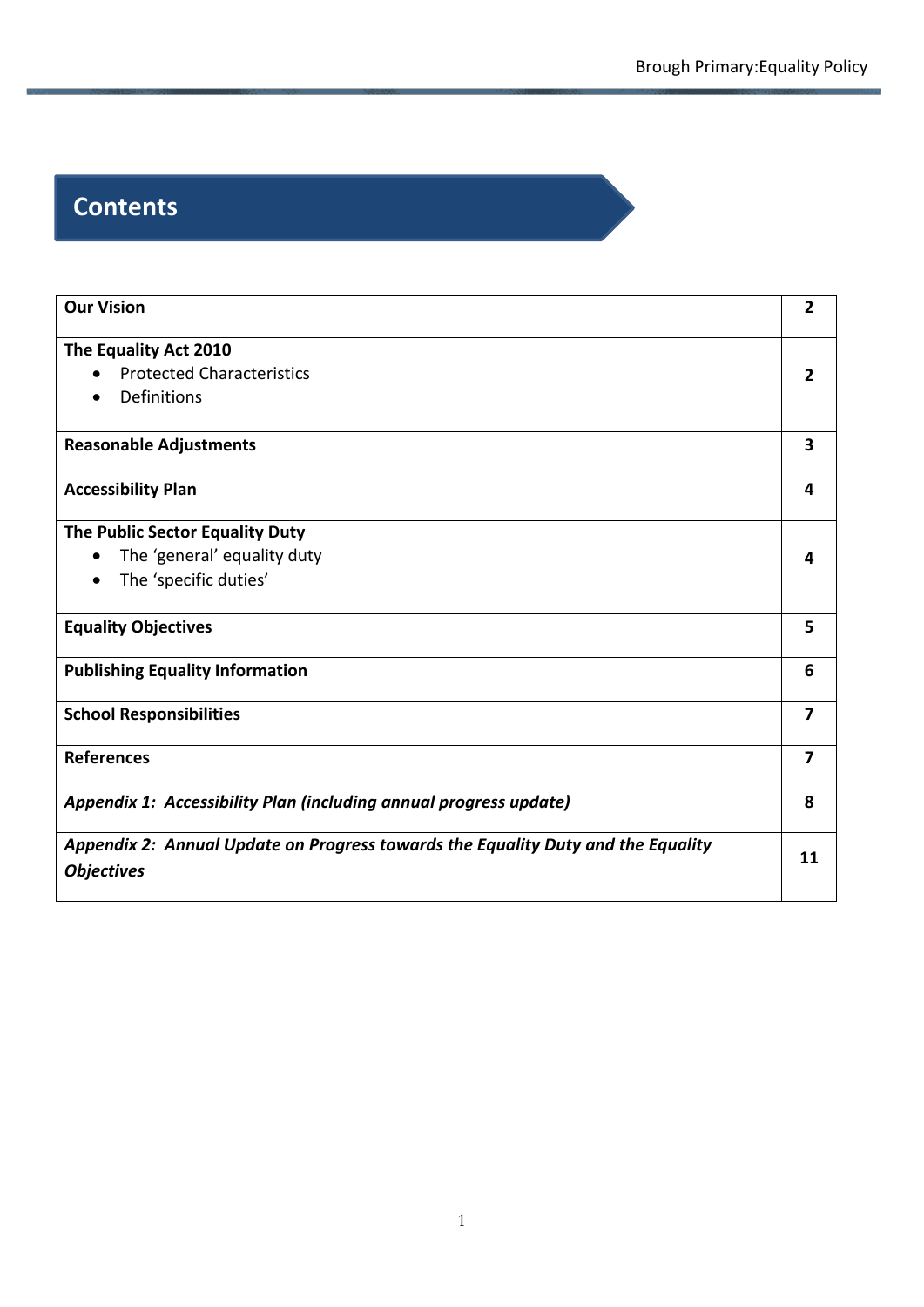# **Our Vision**

At Brough Primary School we believe that learning should be about the journey, not the destination. We believe that children should be given the opportunity to reach their full potential in all areas and we ensure they experience a wide range of learning opportunities to foster a lifelong love of learning and an enthusiasm for the world around them. We work alongside families and the wider community to nurture children and support them in a caring and secure environment where everyone cares about and looks after each other.

Through having high expectations for all children, exciting and engaging lessons and a clear focus on developing curiosity, independence and a love of learning, we allow children to reach their full potential and ensure they have the skills needed for the future.

# **The Equality Act 2010**

The **Equality Act 2010** replaced all existing equality legislation and consolidated many acts such as the Race Relations Act, Disability Act and the Sex Discrimination Act. It legally protects people from discrimination in the workplace and wider society and sets out the nine characteristics which are protected:

#### **Protected Characteristics**

- 
- 
- **Gender reassignment Sex (gender)**
- **Pregnancy and Maternity Sexual orientation**
- **Marriage and Civil Partnership**
- **Age Race**
- **Disability Religion or belief (including lack of belief)**
	-
	-

It is therefore, unlawful for Brough Primary to discriminate against a person, pupil, parent (this includes adoptive, step, foster or anyone who has parental responsibility) or, staff member (teaching and non-teaching) because they have one or more of the characteristics mentioned above. This includes discriminating against pupils in relation to admissions, the way education is provided to pupils, the way pupils are able to access any benefit, facility or service, excluding a pupil, or subjecting them to any other detriment.

Age is a protected characteristic in relation to employment and the provision of goods and services, however, this does not apply to pupils. We are able to admit and organise children in age groups and treat pupils in ways appropriate to their age and stage of development.

#### **Definitions**

Brough Primary recognises the different types of **discrimination, harassment and victimisation** as set out in the Equality Act 2010 and are therefore responsible for eliminating the following:

**Direct discrimination** – Treating someone less favourably because they have a protected characteristic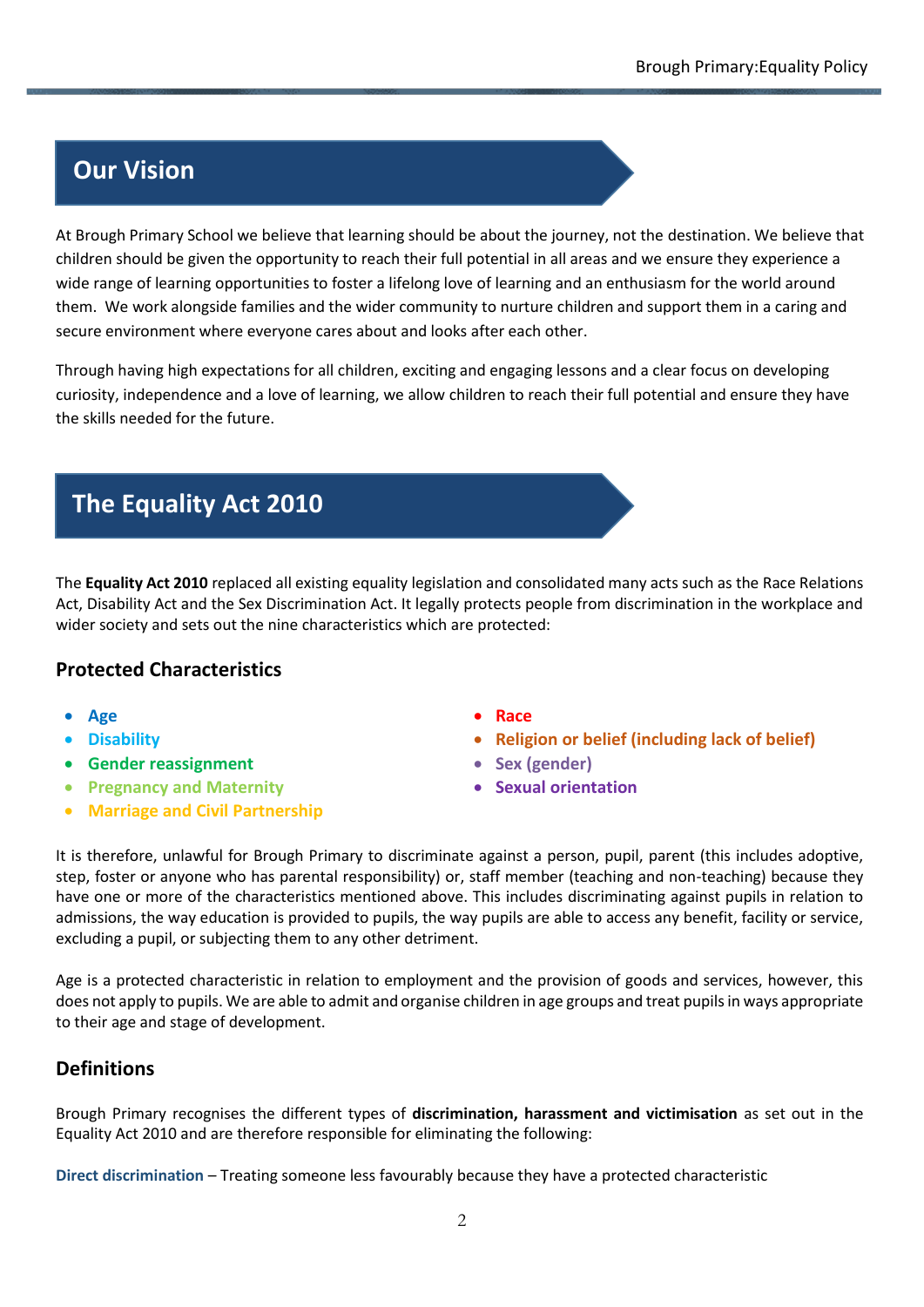**Discrimination by perception** – Treating someone less favourably because it is believed that they have a protected characteristic, when in fact, they do not

**Discrimination by association** – Treating someone less favourably because they are associated with someone with a protected characteristic

**Indirect discrimination** – When a practice, policy or rule, which is applied to everyone in the same way, has a worse effect on some people than others i.e. it puts particular people at a disadvantage

**Harassment** – Unwanted behaviour which a person finds offensive, or which makes them feel intimidated or humiliated is unlawful under the Act if it is connected to any of the protected characteristics

**Victimisation** – Someone is treated badly because they have complained about discrimination or helped someone who has been the victim of discrimination

# **Reasonable Adjustments**

**Disability** is defined as a physical or mental impairment that has a 'substantial' and 'long-term' negative effect on your ability to do normal daily activities.

Brough Primary is aware of the need to make **reasonable adjustments** in order to remove barriers faced by people with disabilities. This may involve treating disabled pupils or staff more favourably and taking steps to avoid the substantial disadvantage to a disabled person caused by a provision, criterion or practice applied by or on behalf of the school, or by the absence of an auxiliary aid or service.

In the Equality Act 2010, there are three elements to the reasonable adjustments duty that relate to: Provisions, Criteria and Practices, Auxiliary Aids and Services, and also, Physical Features. The physical features element does not apply to schools in relation to disabled pupils; instead we have a duty to plan better access for disabled pupils generally in relation to the physical environment of the school.

Brough Primary will take positive steps to ensure that disabled pupils can fully participate in the education provided by the school, and that they can enjoy the other benefits, facilities and services that the school provides for pupils.

There are various factors to be taken into account when considering reasonable adjustments and these include such things as the resources of the school, the financial cost of making the adjustment, assessing the extent to which the adjustment would be effective in overcoming the disadvantage, the practicability of the adjustment, health and safety requirements, the need to maintain academic, musical, sporting and other standards, the effect of the disability on the individual and, the extent to which special educational provision will be provided to the disabled pupil under Part 3 of the Children and Families Act 2014.

There is a significant overlap between those pupils who are disabled and those who have Special Educational Needs (SEN). Many disabled pupils may receive support in school through the SEN framework and in some cases, the substantial disadvantage that they experience may be overcome by support received under the SEN framework and therefore, there will be no obligation for the school or local authority to make reasonable adjustments. However, in other cases, a disabled pupil may need reasonable adjustments to be made in addition to the special educational provision that they are receiving.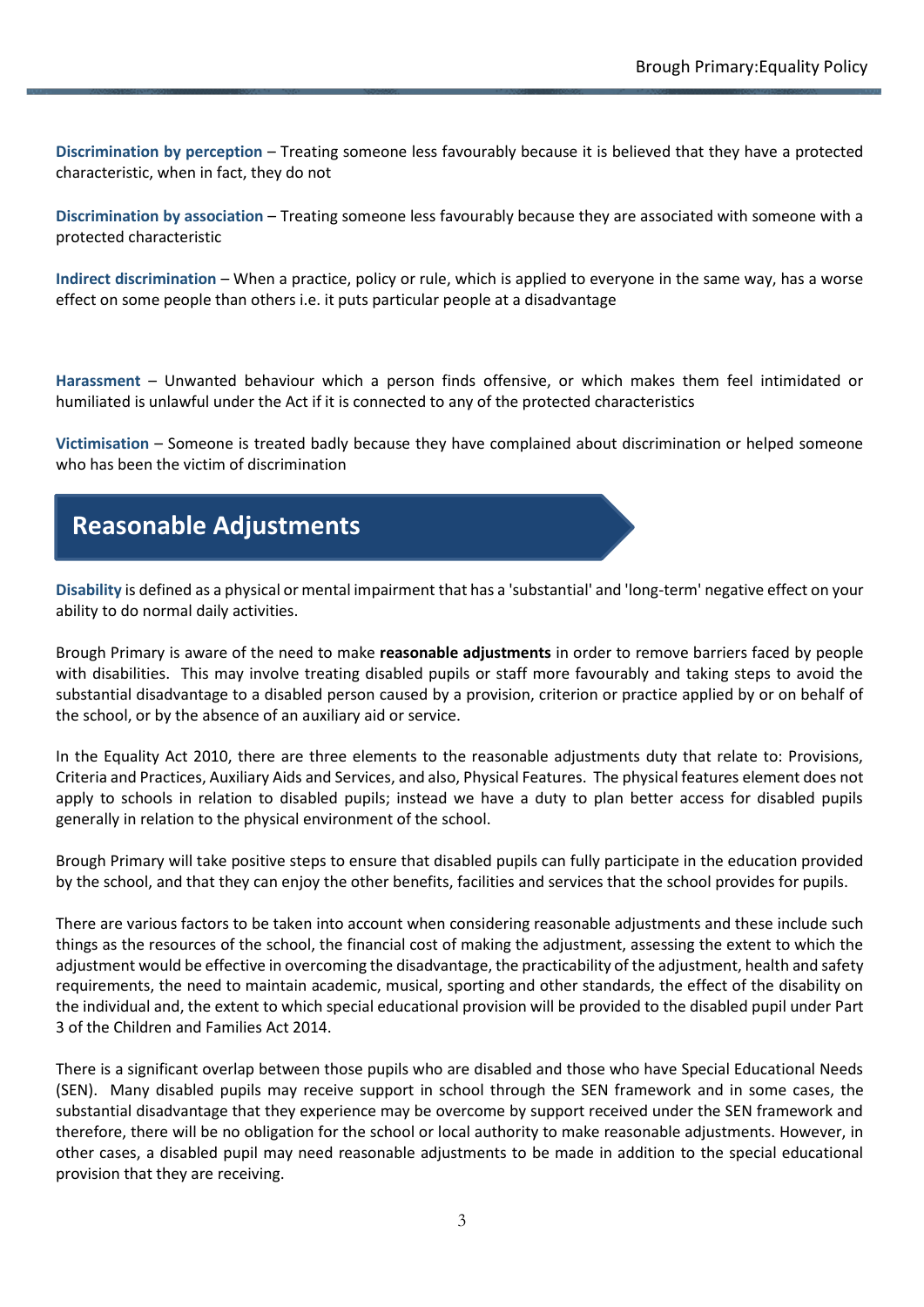# **Accessibility Plan**

Brough Primary aims to increase the accessibility of provision for all pupils, staff and visitors to the school and therefore, an **Accessibility Plan** has been developed to ensure that:

- The extent to which disabled pupils can participate in the curriculum is increased
- The physical environment of the school is improved to enable disabled pupils to take better advantage of education, benefits, facilities and the services provided
- The availability of accessible information to disabled pupils is improved.

The plan is also structured to support the school's Equality Objectives and has taken into consideration findings from an Accessibility Audit, which was carried out January 2022 by various members of staff. This Accessibility Audit will be undertaken on an annual basis and the Accessibility Plan will be reviewed at least every three years. OFSTED inspections may look at the Accessibility Plan and its implementation as part of their review.

The Accessibility Plan can be found in **Appendix 1**.

# **The Public Sector Equality Duty**

Following the introduction of the Equality Act 2010, the Public Sector Equality Duty (PSED), came into force in April 2011. The PSED sets out the requirements for all public bodies when carrying out their day to day work and has two main parts:

#### **The 'general' equality duty**

The general duty requires Brough Primary to have 'due regard', or think about the need to:

- **Eliminate unlawful discrimination, harassment and victimisation and any other conduct prohibited by the Act**
- **Advance equality of opportunity between people who share a protected characteristic and people who do not share it**
- **Foster good relations across all characteristics between people who share a protected characteristic and people who do not share it**

#### **All staff are responsible for having due regard for the three general equality aims.**

The Act explains that having due regard for advancing equality involves:

- Removing or minimising disadvantages suffered by people due to their protected characteristics.
- Taking steps to meet the needs of people from protected groups where these are different from the needs of other people.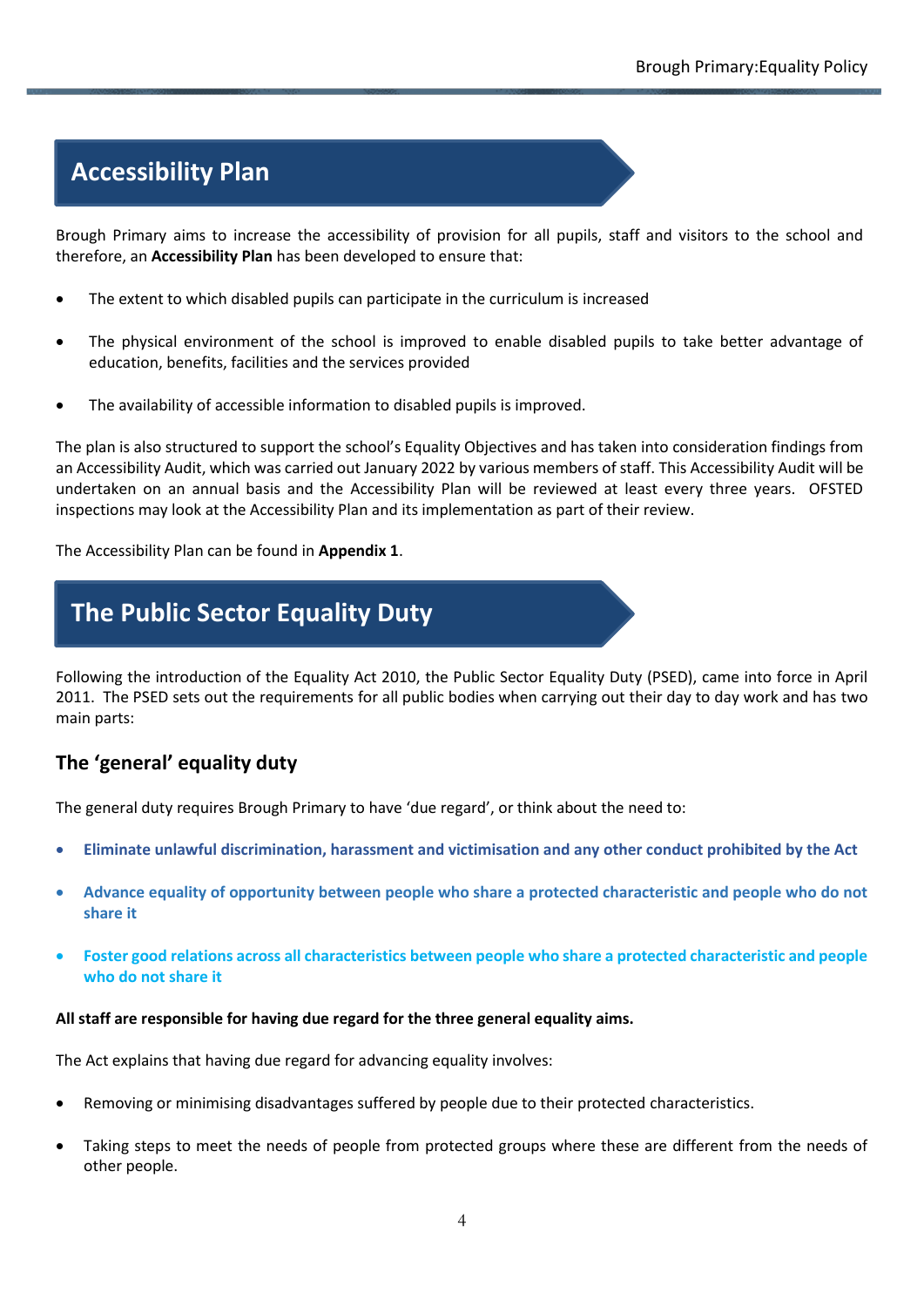• Encouraging people from protected groups to participate in public life or in other activities where their participation is disproportionately low.

Details of how Brough Primary is working with due regard to the general equality duty aims are outlined in **Appendix 2**.

#### **The 'specific duties'**

The 'specific duties' require Brough Primary to do the following:

- Publish information annually to show compliance with the general equality duty.
- Prepare and publish one or more specific and measurable equality objectives at least once every four years and publish an update on progress towards these objectives annually.

# **Equality Objectives 2021-2025**

As stated above, Brough Primary is required to set specific and measurable equality objectives. The development of these objectives has taken into account pupil data, attainment levels, evidence of any equality issues across all of our functions, issues that may be affecting people with protected characteristics and also acknowledged the three aims of the 'general' equality duty. These objectives have been agreed with the Governing Body, of whom Steve Dodsworth is the Chair. Our objectives are set out below:

| 1                       | To ensure the whole school curriculum makes provision to further reduce bullying and<br>discriminatory incidents in school.                      |
|-------------------------|--------------------------------------------------------------------------------------------------------------------------------------------------|
| $\overline{2}$          | Develop a more inclusive community through positive messaging and use of inclusive imagery<br>in posters, books and other educational resources. |
| $\overline{\mathbf{3}}$ | Equip staff and pupils to discuss race and racial discrimination and to be able to challenge<br>inappropriate statements and actions.            |
|                         | Equip staff and pupils to discuss the use of homophobic language and to be able to challenge<br>the use of this                                  |
| 5                       | To narrow the gap in attainment between children in receipt of pupil premium funding and<br>those who are not.                                   |
| $6\phantom{1}6$         | To support and encourage SEND students to ensure they are as fully able as possible to<br>participate in the school's activities.                |
| 7                       | Communications with pupils and parents are offered in clear and easily understood formats                                                        |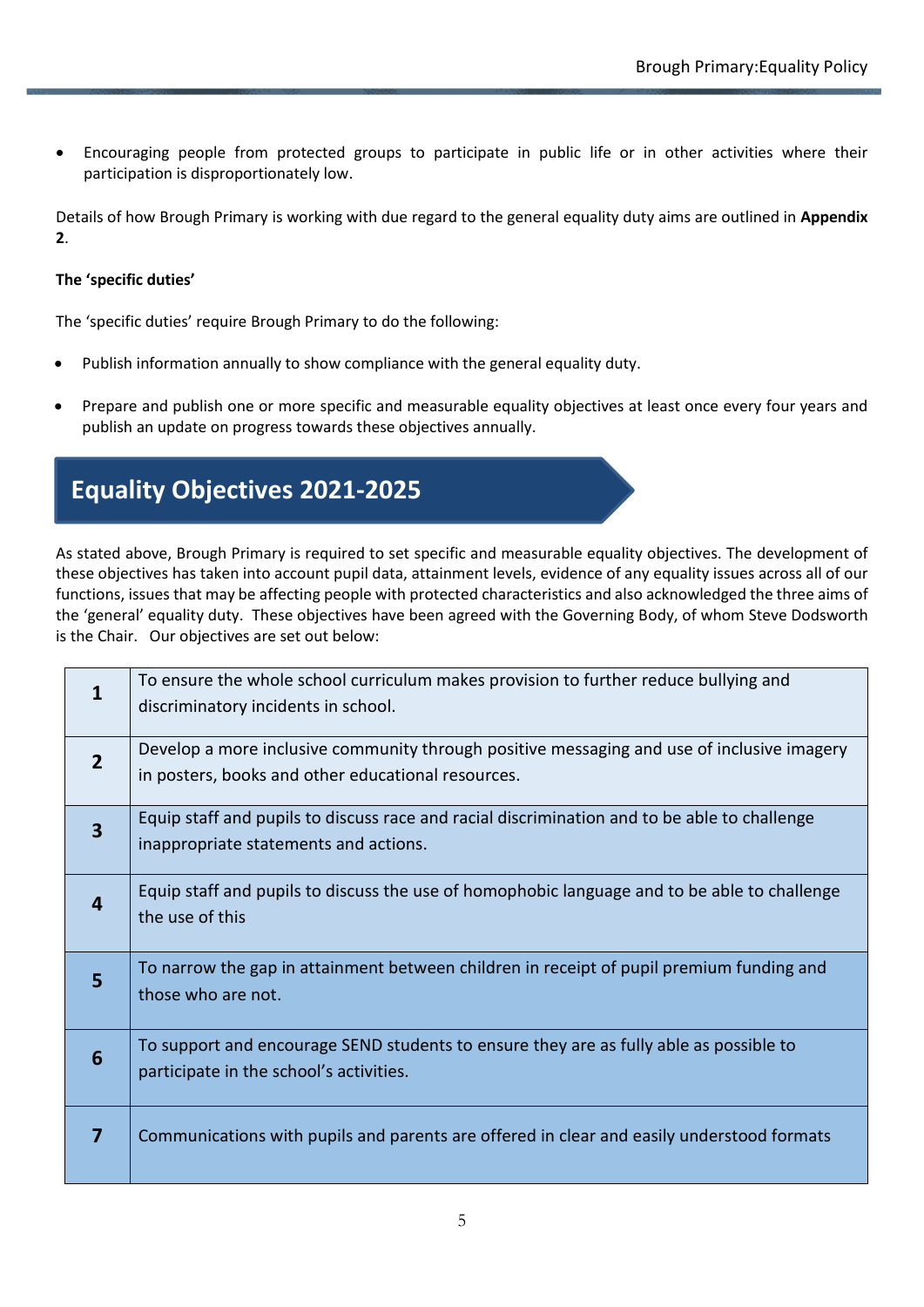Progress against these objectives will be reported on annually (please refer to **Appendix 2**).

# **Publishing Equality Information**

The specific duties aim to promote transparency in schools and to increase accountability to parents, carers and regulators. The publication of non-confidential equality-related data and information about Brough Primary and its pupils will help parents to understand what we are doing to eliminate any potential discrimination, advance equality of opportunity and foster good relations. Published information will also be a resource for decision-makers within the school. Details of equality related information that we have published and the location of this data is outlined in the table below:

| Document/Data                                                                                                                                                       | <b>Published or</b><br>N/A | Where is it published?                                                   |
|---------------------------------------------------------------------------------------------------------------------------------------------------------------------|----------------------------|--------------------------------------------------------------------------|
| <b>Equality Objectives</b>                                                                                                                                          | ✓                          | <b>Equality Policy</b>                                                   |
| Annual update towards the equality duty and equality objectives                                                                                                     | ✓                          | Equality Policy - Appendix<br>$\overline{2}$                             |
| Accessibility Plan (including annual progress update)                                                                                                               | ✓                          | Equality Policy - Appendix<br>1                                          |
| Non-confidential equality data regarding pupil population at the<br>school (gender, race, disabilities, Free School Meals, Children<br>Looked After, language, SEN) | ×                          |                                                                          |
| School performance data e.g. attainment, absence/attendance                                                                                                         | ✓                          | Attainment data on<br>school website<br>Absence data is not<br>published |
| Governing body minutes                                                                                                                                              | ×                          | Available in school                                                      |
| Anti-bullying policy                                                                                                                                                | ✓                          | Website                                                                  |
| School development plan                                                                                                                                             | ×                          | Available in school                                                      |
| <b>Equality training materials</b>                                                                                                                                  | ×                          |                                                                          |
| Parent and pupil surveys                                                                                                                                            | ×                          | Available in school                                                      |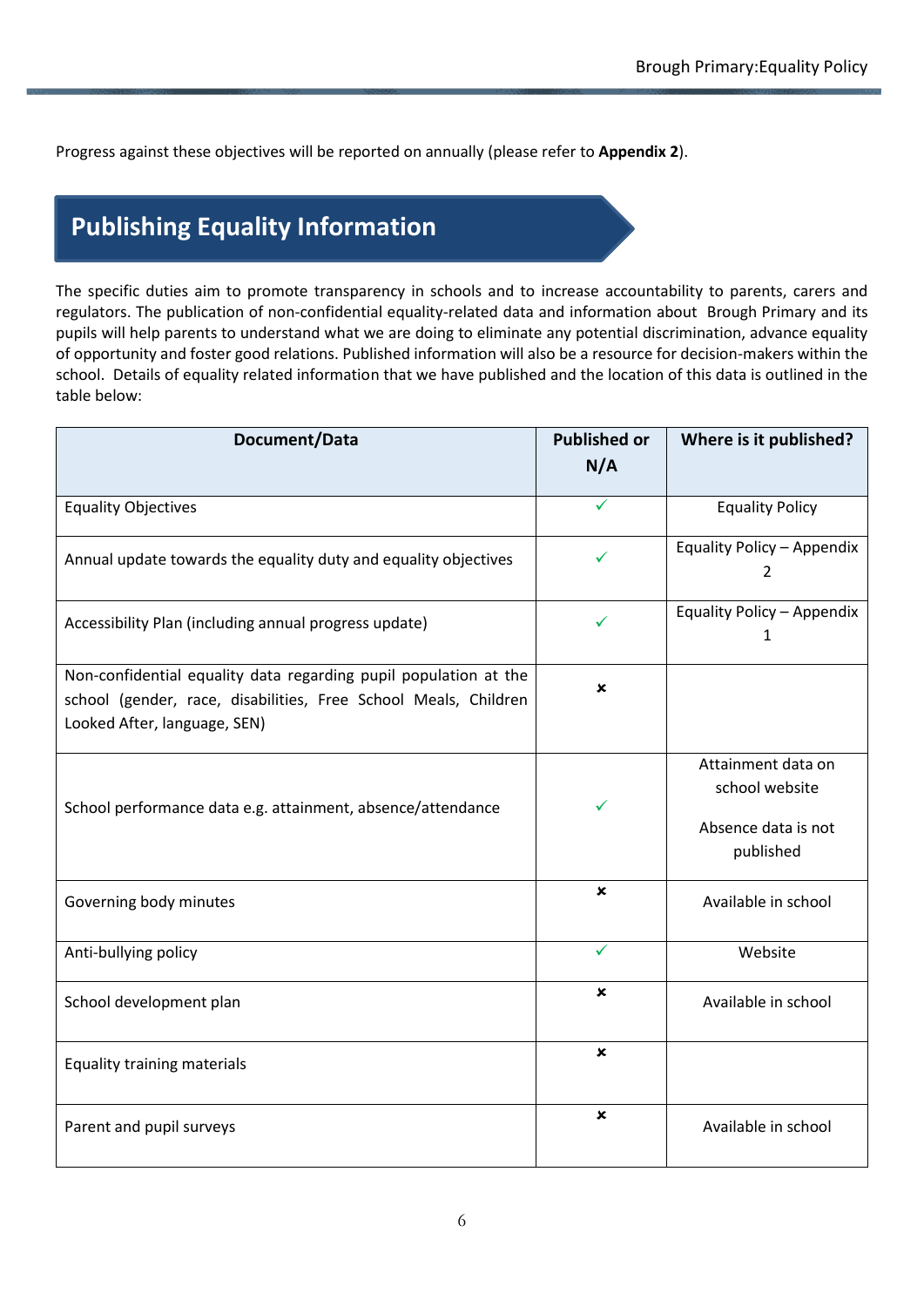| Document/Data                                                                      | <b>Published or</b><br>N/A | Where is it published? |
|------------------------------------------------------------------------------------|----------------------------|------------------------|
| Non-confidential equality data regarding staff (if employ more than<br>150 people) | N/A                        | N/A                    |

# **School Responsibilities**

The Head Teacher/Head of Centres is responsible for:

- Providing accurate and appropriate information to the Governing Body to enable them to publish and demonstrate compliance with the Public Sector Equality Duty
- Making sure that steps are taken to address the school's stated Equality Objectives
- Ensuring that equality and accessibility plans are readily available and that the Governors, staff, pupils, parents and guardians know about them
- Providing regular information for staff and Governors about progress against the stated Equality Objectives and accessibility plan
- Making sure that all staff understand their responsibilities under the Public Sector Equality Duty and receive training and support to carry these out
- Ensuring that all policies and strategies when being developed, implemented and reviewed do not create inequality and have a positive impact by reducing and removing inequalities and barriers that may already exist
- Taking appropriate action in cases of discrimination, harassment and victimisation

#### **All staff are responsible for promoting equality in the workplace, adhering to the regulations of the Equality Act 2010 and following the Brough Primary Equality Policy.**

#### **References**

*Department of Education, Equality Act 2010, Advice for School Leaders, School Staff, Governing Bodies and Local Authorities, September 2012*

*Equality & Human Rights Commission, Public Sector Equality Duty Guidance for Schools in England, 2014*

*Equality & Human Rights Commission, Reasonable Adjustments for Disabled Pupils Guidance for Schools in England, 2015*

*GEO, Equality Act 2010: Specific Duties to Support the Equality Duty. What do I need to know? A Quick Start Guide for Public Sector Organisations, 2011, p6*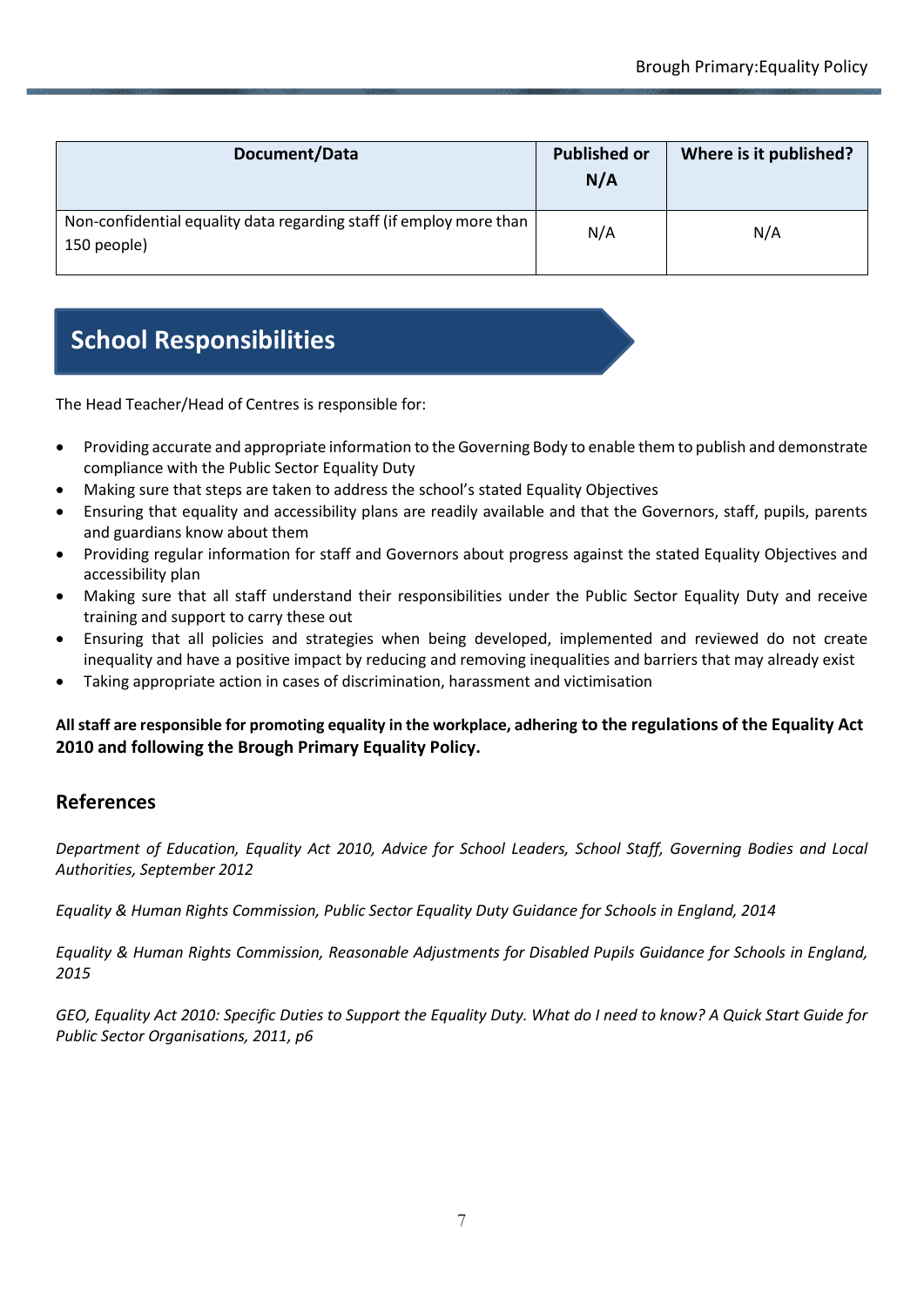### **Appendix 1: Brough Primary Accessibility Plan 2021-2024**

An Accessibility Plan has been drawn up in line with current legislation and requirements as specified in Schedule 10 (relating to Disability) of the Equality Act 2010. The Accessibility Plan has been developed to cover the three year period until December 2024 and is based on the findings of the recently completed Accessibility Audit.

The Accessibility Audit will be completed by the school every year in order to inform the development or revision of the Accessibility Plan and School Governors are accountable for ensuring the implementation, review and reporting of progress of the Accessibility Plan on an annual basis.

It may not be feasible to undertake all of the works during the life of this Accessibility Plan and therefore some items will roll forward into subsequent plans.

#### **The plan shows the ways in which Brough Primary intends, over time, to achieve the following three aims:**

- *Improve access to the physical environment of the school, adding specialist facilities as necessary. This covers reasonable adjustments to the physical environment of the school and physical aids to access education.*
- *Increase access to the curriculum for pupils with a disability, expanding and making reasonable adjustments to the curriculum as necessary to ensure that pupils with a disability are as, equally, prepared for life as are other pupils. This covers teaching and learning and the wider curriculum of the school such as participation in after-school clubs, leisure and cultural activities or school visits. It also covers the provision of specialist aids and equipment, which may assist these pupils in accessing the curriculum.*
- *Improve and make reasonable adjustments to the delivery of written information to pupils, staff, parents and visitors with disabilities. Examples might include handouts, timetables, textbooks and information about the school and school events. The information should be made available in various preferred formats within a reasonable time frame.*

**The Accessibility Plan is structured to complement and support the school's Equality Objectives, and will similarly be published on the school website. It should be read in conjunction with the following school policies, strategies and documents: Behaviour Management Policy, Curriculum Policies, Emergency Plan, Health & Safety Policy, School Improvement Plan, Special Educational Needs Policy and the Teaching and Learning Policy.**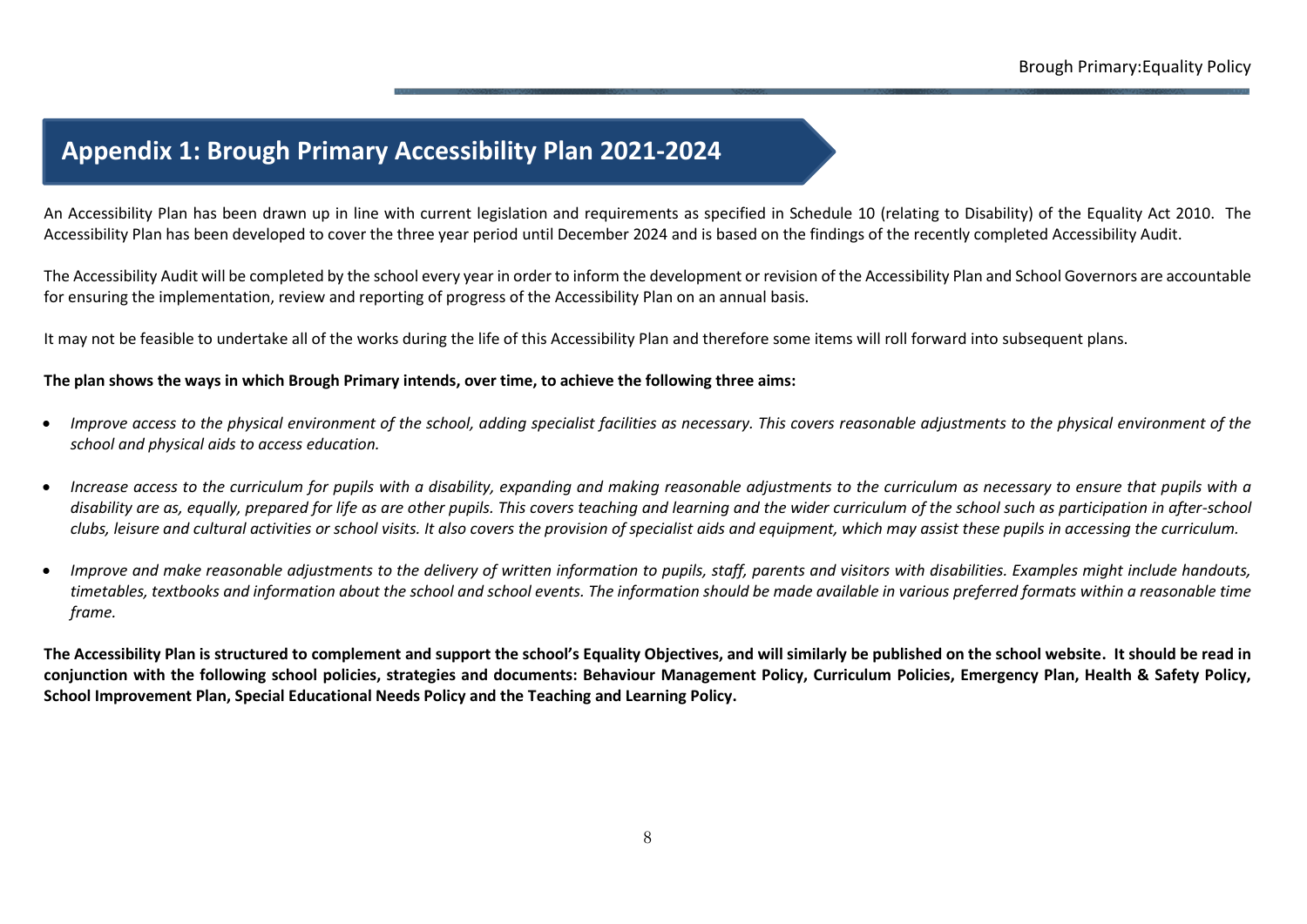| <b>Accessibility Plan 2021-2024</b>                                                                                                                             |                                                                                                                                                                                                    |                  |                           |                                                                      |                            |
|-----------------------------------------------------------------------------------------------------------------------------------------------------------------|----------------------------------------------------------------------------------------------------------------------------------------------------------------------------------------------------|------------------|---------------------------|----------------------------------------------------------------------|----------------------------|
| Aim 1 - Increase the extent to which disabled pupils can participate in the curriculum                                                                          |                                                                                                                                                                                                    |                  |                           |                                                                      |                            |
| <b>Outcome</b>                                                                                                                                                  | <b>Action</b>                                                                                                                                                                                      | <b>Timescale</b> | <b>Responsible person</b> | <b>Resource implication</b><br>costs/source of funding               | <b>Progress/evaluation</b> |
| <b>Provide Braille</b>                                                                                                                                          | Ensure this is a priority going forward. Have<br>Braille in the main school entrance and raise<br>awareness across the school                                                                      | As required      | SBM / Head / SENDCo       | Cost of braille in main<br>school entrance to<br>identify the school |                            |
| <b>Provide Hearing</b><br>Loops                                                                                                                                 | Investigate cost of these for communal areas<br>and in classrooms should the need arise to have<br>them installed                                                                                  | As required      | SBM / Head / SENDCo       | n/a investigation at this<br>point                                   |                            |
| <b>Continued purchase</b><br>of resources to<br>support accessibility                                                                                           | Continue to purchase resources to support with<br>accessing the curriculum. Additional<br>investment to support with physical access<br>issues as well as processing and auditory access<br>issues | Ongoing          | SENDCo/Head               | Ongoing financial<br>commitment                                      |                            |
| Aim 2 - Improve the physical environment of schools to enable disabled pupils to take better advantage of education, benefits, facilities and services provided |                                                                                                                                                                                                    |                  |                           |                                                                      |                            |
| <b>Outcome</b>                                                                                                                                                  | <b>Action</b>                                                                                                                                                                                      | <b>Timescale</b> | <b>Responsible person</b> | <b>Resource implication</b><br>costs/source of funding               | <b>Progress/evaluation</b> |
| <b>Signage to indicate</b><br>assistance dogs are<br>allowed                                                                                                    | Purchase signage and display                                                                                                                                                                       | January 2022     | Head/SBM                  | Minimal cost - school<br>budget                                      |                            |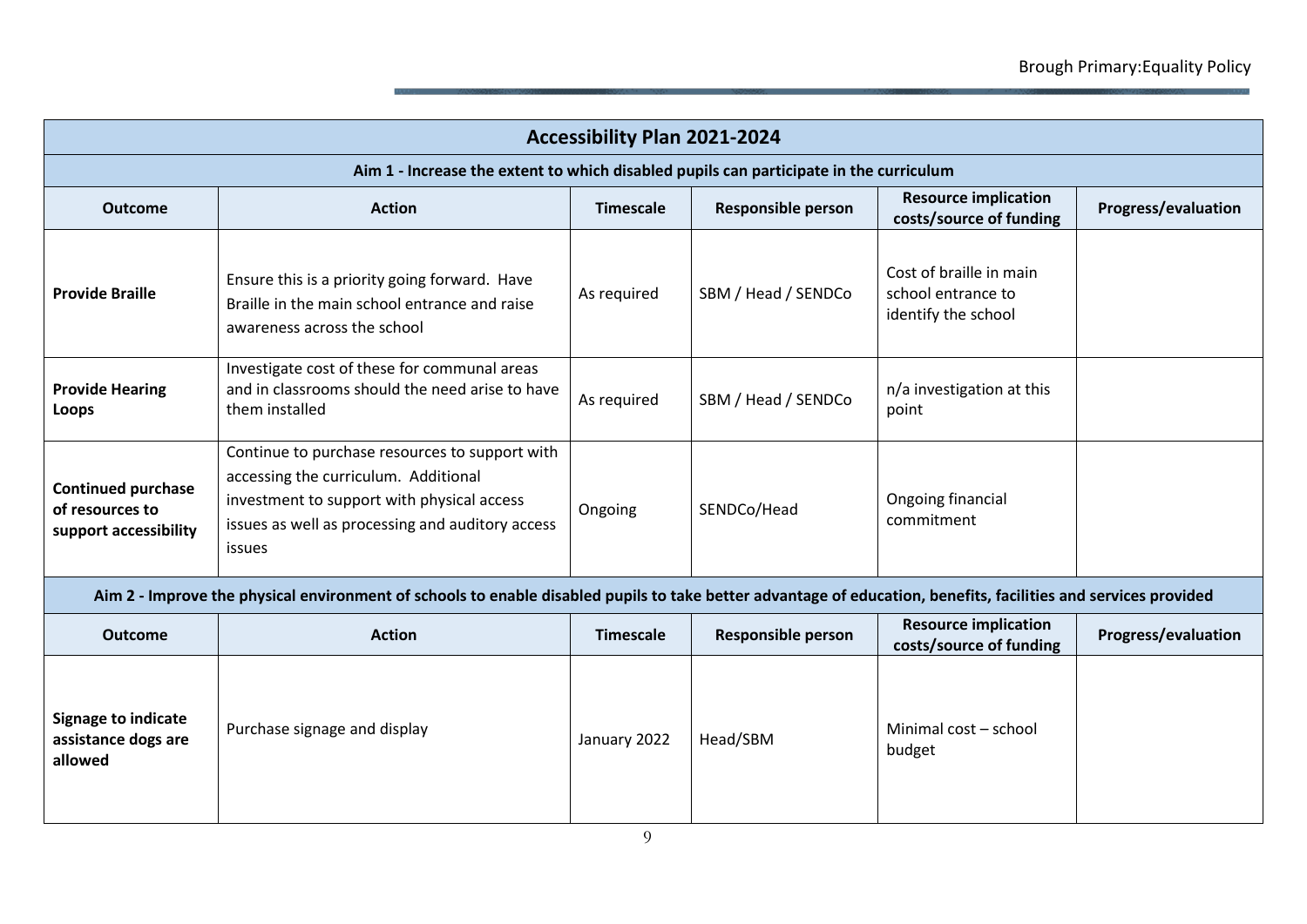| Aim 3 - Improve the availability of accessible information to disabled pupils |                                                                        |                  |                           |                                                        |                            |
|-------------------------------------------------------------------------------|------------------------------------------------------------------------|------------------|---------------------------|--------------------------------------------------------|----------------------------|
| <b>Outcome</b>                                                                | <b>Action</b>                                                          | <b>Timescale</b> | <b>Responsible person</b> | <b>Resource implication</b><br>costs/source of funding | <b>Progress/evaluation</b> |
| Improve IT<br>equipment for<br>disabled users                                 | School will purchase as necessary                                      | Ongoing          | SENDCo/Head               | As necessary – school<br>budget                        |                            |
| Website review $-$<br>accessibility for all                                   | Audit website and ensure information is<br>accessible for all visitors | Spring 2022      | DHT / SBM                 | As necessary – school<br>budget                        |                            |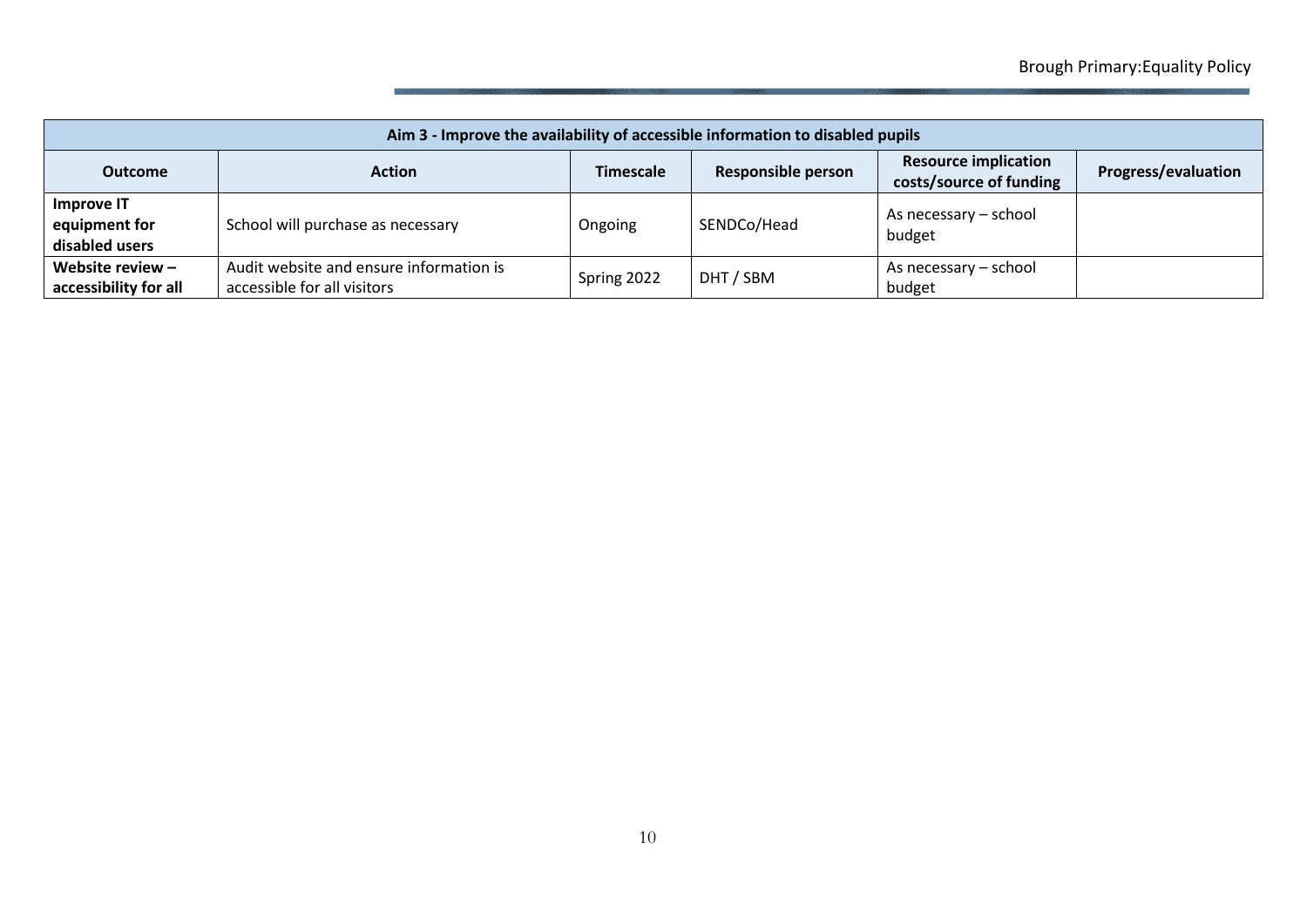### **Appendix 2: Brough Primary's Annual Update on Progress towards the Equality Duty and the Equality Objectives (2020-21)**

#### **Compliance with the Equality Duty**

As set out within the Public Sector Equality Duty (PSED), all public sector bodies are subject to the three aims of the 'general' equality duty, when exercising their functions, and must have due regard to:

- Eliminate unlawful discrimination, harassment and victimisation and other conduct prohibited by the Act;
- Advance equality of opportunity between people who share a protected characteristic and those who do not;
- Foster good relations between people who share a protected characteristic and those who do not

Further to the general duties of the PSED, as above, public bodies are subject to 'specific duties'. One of which, is to publish information to show compliance with the Equality Duty and how the three aims of the general equality duty have been considered as part of the decision-making process.

| <b>General Equality Duty Aims</b>                                                                                              | <b>Examples/Evidence for 2020-21</b>                                                                                                                                                                                                               |
|--------------------------------------------------------------------------------------------------------------------------------|----------------------------------------------------------------------------------------------------------------------------------------------------------------------------------------------------------------------------------------------------|
|                                                                                                                                | Continued monitoring of incidences of discrimination,                                                                                                                                                                                              |
|                                                                                                                                | harassment and/or victimisation.                                                                                                                                                                                                                   |
|                                                                                                                                | Ongoing work across the school on ensuring equality, through<br>in-class work and whole school assemblies etc. Focus of<br>lessons and whole school ethos.                                                                                         |
| <b>Eliminate unlawful</b><br>discrimination, harassment<br>and victimisation and any<br>other conduct prohibited by<br>the Act | Training for staff to identify incidences of discrimination,<br>harassment and/or victimisation and strategies to support in<br>challenging such behaviours.<br>Monitoring of exclusions – recording of these to monitor any<br>specific patterns. |
|                                                                                                                                | Behaviour monitoring to track patterns.                                                                                                                                                                                                            |
|                                                                                                                                | Recording and monitoring of any allegations of bullying.                                                                                                                                                                                           |
|                                                                                                                                | Recording and monitoring of any discriminatory language being<br>used - policies in place regarding contact with parents/carers.                                                                                                                   |
|                                                                                                                                | Consideration through any planned activity in line with school                                                                                                                                                                                     |
| <b>Advance equality of</b>                                                                                                     | policies.                                                                                                                                                                                                                                          |
| opportunity between people                                                                                                     | SEND provision and support in place.                                                                                                                                                                                                               |
| who share a protected                                                                                                          |                                                                                                                                                                                                                                                    |
| characteristic and people                                                                                                      | Pupil Premium strategy highlights planned actions to 'close                                                                                                                                                                                        |
| who do not share it                                                                                                            | the gap'.                                                                                                                                                                                                                                          |
|                                                                                                                                | Financial support for specific groups if needed.                                                                                                                                                                                                   |

Please see the table below which shows how Brough Primary has paid due regard to the three aims: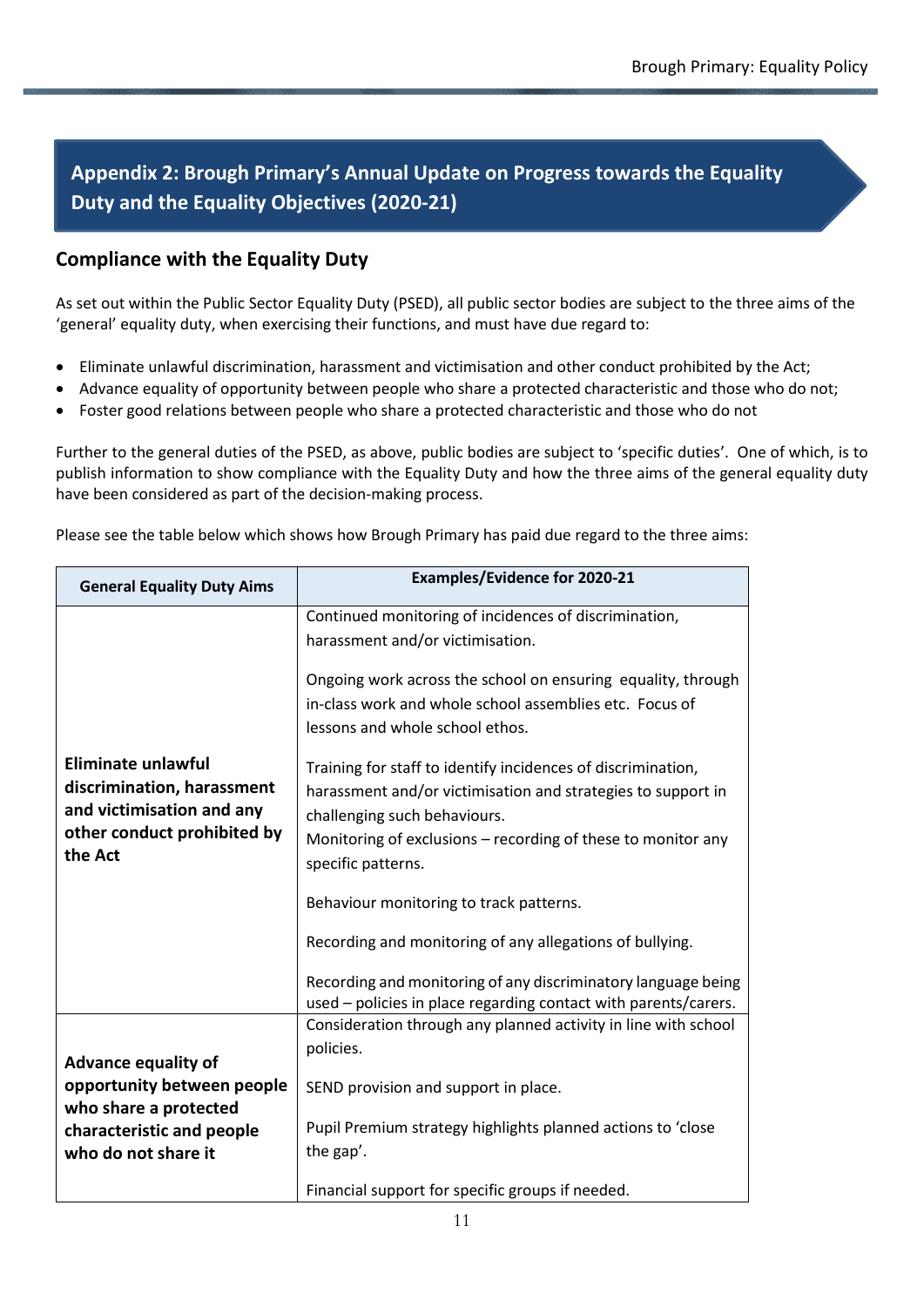|                                                                                          | ELSA support and Mental Health Lead role.                                                         |
|------------------------------------------------------------------------------------------|---------------------------------------------------------------------------------------------------|
| <b>Foster good relations across</b><br>all characteristics between<br>people who share a | Focus of pupil progress meetings and whole school planning<br>of priorities to ensure engagement. |
| protected characteristic and<br>people who do not share it                               | PSHCE/RSE and assembly curriculums – within class and whole<br>school approaches.                 |
|                                                                                          | Curriculum resources to reflect those with<br>protected<br>characteristics.                       |

Brough Primary collect information relating to employees who share a protected characteristic and information relating to pupils, or any other people who are affected by the schools policies and practices, who share a protected characteristic. This is used as a resource for decision-makers within the school.

Non-confidential equality-related data and information about Brough Primary and our pupils, is published in order to help parents understand what we are doing towards the three aims *(please refer to the 'Publishing Equality Information' section of the policy for details of the information the school has and where it is published).*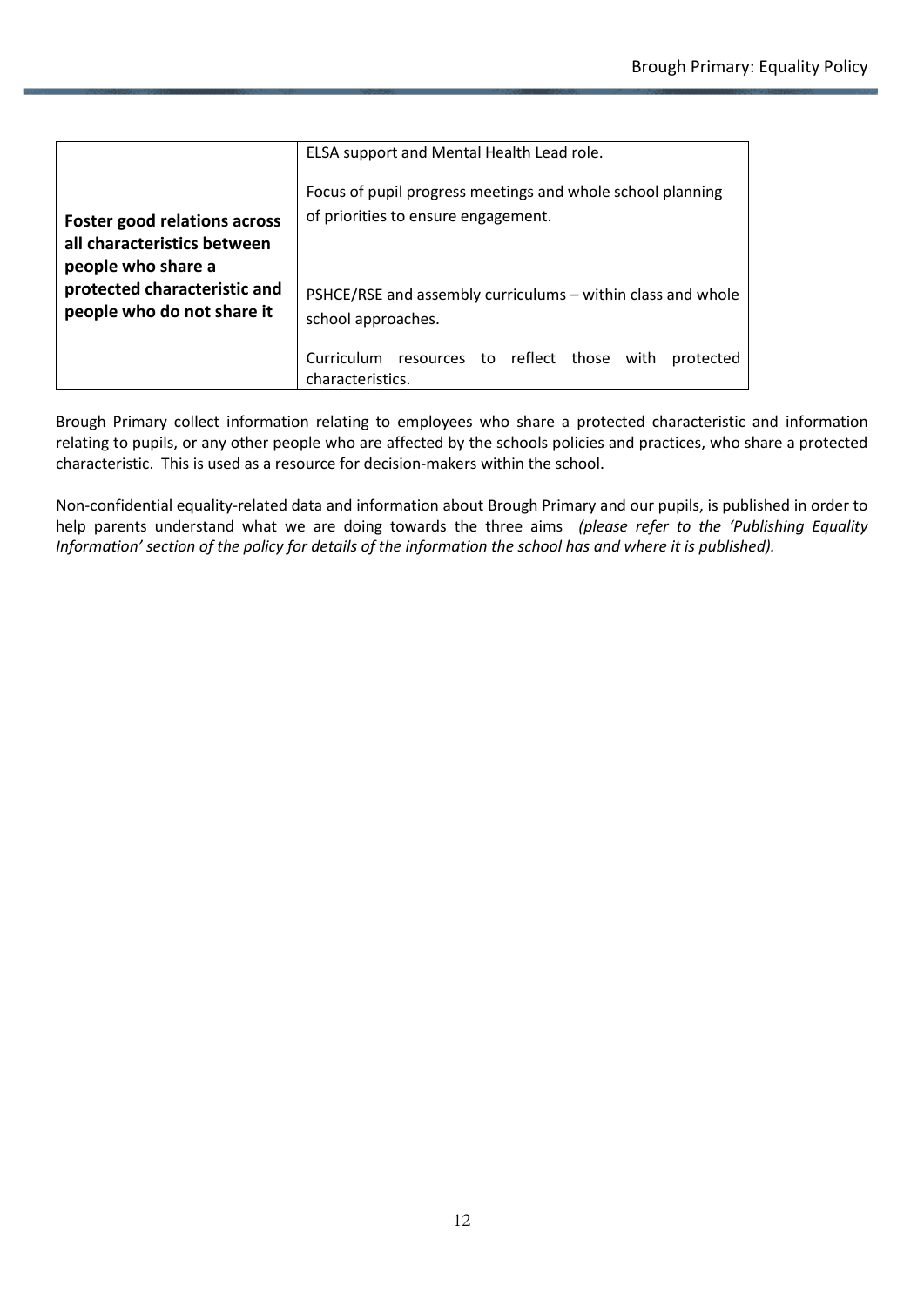#### **Progress against the Equality Objectives**

The other 'specific' duty is to develop and publish measurable equality objectives that are needed to further the three aims of the 'general' equality duty and to publish an update on progress towards these on an annual basis. The table below provides an update on Brough Primary's equality objectives for 2020-21.

| <b>Equality Objective</b>                                                                                                                              | Progress in the last school year 2020-21                                                                                                                                                                                                                                                                                                                            |
|--------------------------------------------------------------------------------------------------------------------------------------------------------|---------------------------------------------------------------------------------------------------------------------------------------------------------------------------------------------------------------------------------------------------------------------------------------------------------------------------------------------------------------------|
| To ensure the whole school curriculum<br>makes provision to further reduce<br>bullying and discriminatory incidents<br>in school.                      | Continued reduction in incidents of bullying with these being very<br>rare in school. Where they do happen, they are dealt with<br>effectively and used as learning opportunities for the children.<br>Whole school RSE/PSHE curriculum ensures a high priority within<br>classrooms.<br>Wider use of resources to reflect those with protected<br>characteristics. |
| Develop a more inclusive community<br>through positive messaging and use of<br>inclusive imagery in posters, books and<br>other educational resources. | New Objective set January 2022                                                                                                                                                                                                                                                                                                                                      |
| Equip staff and pupils to discuss race<br>and racial discrimination and to be<br>able to challenge inappropriate<br>statements and actions.            | New Objective set January 2022                                                                                                                                                                                                                                                                                                                                      |
| Equip staff and pupils to discuss the<br>use of homophobic language and to be<br>able to challenge the use of this.                                    | New Objective set January 2022                                                                                                                                                                                                                                                                                                                                      |